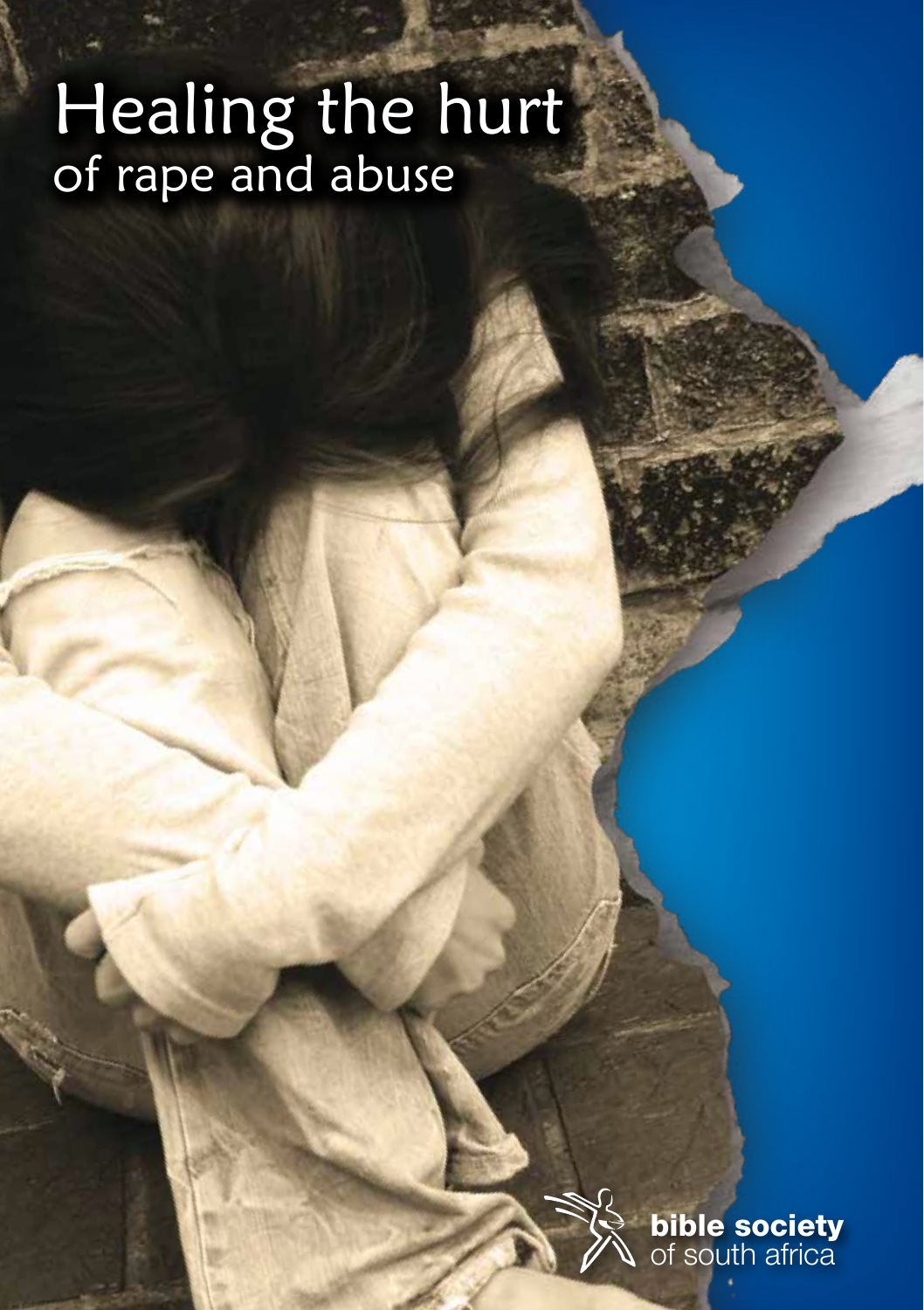Rape is an unspeakable act reaching across time, space, and culture to affect millions of people throughout history. It can happen to anyone - even to the daughter of a powerful king.

## The rape of a princess

The age-old story of Tamar's rape is hard to read especially when we are confronted with the description of the actual rape and the raw emotion exploding on the page. Yet this story is in the Bible, not only to show the corruption of David's household, but to show those who have been sexually assaulted that they are not alone in feeling shamed, unloved and abandoned.

Tamar was the daughter of King David. Her half-brother Amnon was passionately in love with her and constantly thought of ways to get her to love him. Then his friend Jonadab came up with a plan:

*"Lie down on your bed and pretend to be sick. When your father comes to see you, ask him to send Tamar, so you can watch her cook something for you. Then she can serve you the food."* 

 *So Amnon went to bed and pretended to be sick. When the king came to see him, Amnon said, "Please, ask Tamar to come over. She can make some special bread while I watch, and then she can serve me the bread."* 2 Samuel 13:5-6

In a male dominated society where women had few rights, David thought nothing of ordering his daughter to do

his bidding and disregarding the custom of the time where a young girl was kept from meeting men: *"Go over to Amnon's house and prepare him some food."*

2 Samuel 13:7b

## The horror of rape

*When she got there, he was lying in bed. She mixed the dough, made the loaves, and baked them while he watched. Then she took the bread out of the pan and put it on his plate, but he refused to eat it.* 

*Amnon said, "Send the servants out of the house." After they had gone, he said to Tamar, "Serve the food in my bedroom."* 

*Tamar picked up the bread that she had made and brought it into Amnon's bedroom. But as she was taking it over to him, he grabbed her and said, "Come to bed with me!"* 2 Samuel 13:8-11

Tamar begs him not to shame her.

*"No! Please don't force me! This sort of thing isn't done in Israel. It's too disgusting! Think of me. I'll be disgraced for ever! And think of yourself. Everyone in Israel will say you're nothing but a load of rubbish! Just ask the king, and he will let you marry me."* 

 *But Amnon would not listen to what she said. He was stronger than she was, so he overpowered her and raped her.* 

2 Samuel 13:12-14

After getting his way with her, Amnon turns his back on Tamar in disgust:

*Then Amnon hated her even more than he had loved her before. So he told her, "Get up and get out!"*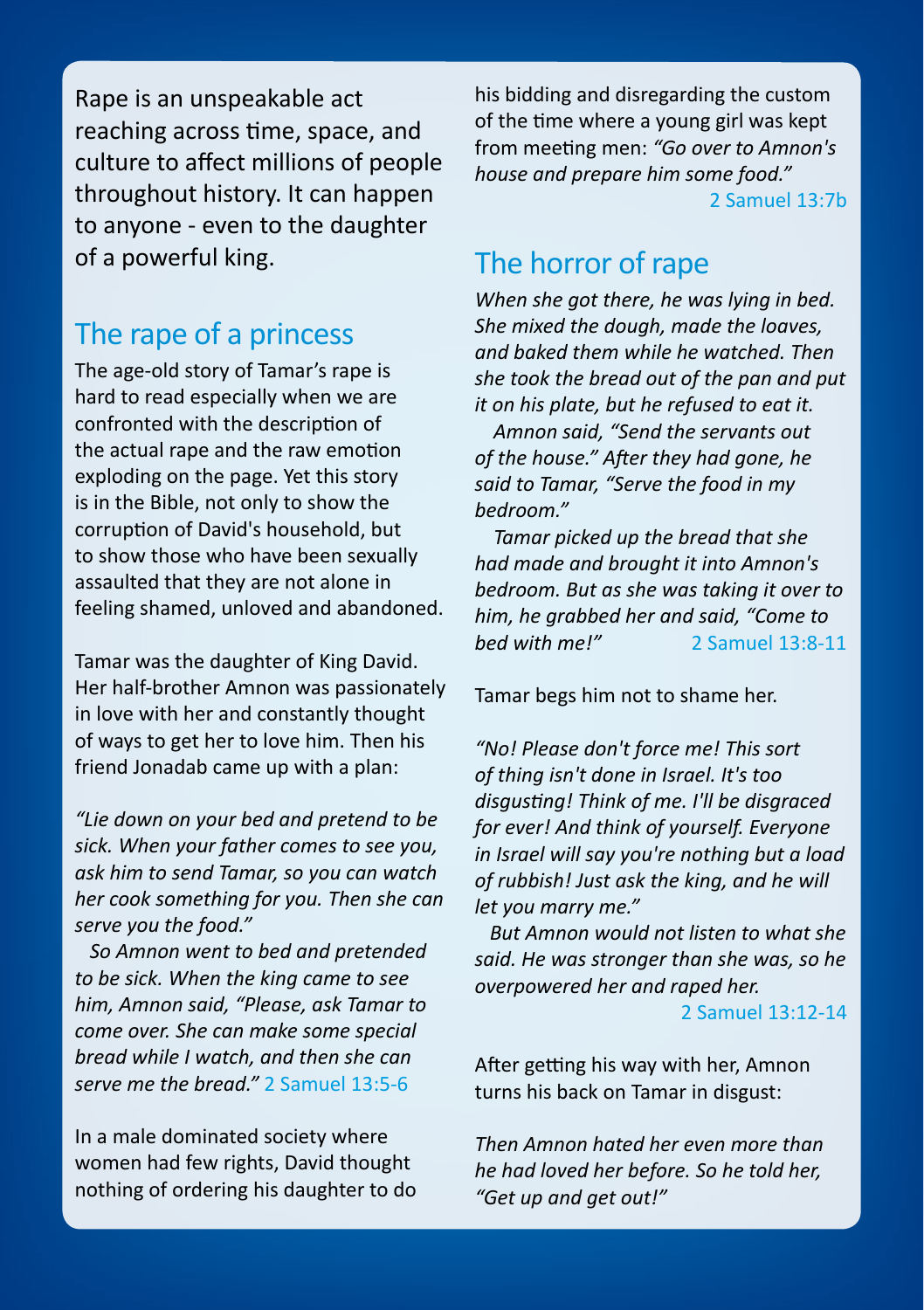*She said, "Don't send me away! That would be worse than what you have already done."* 

 *But Amnon would not listen. He called in his servant and said, "Throw this woman out and lock the door!"*

2 Samuel 13:15-17

## Tamar's life torn to shreds

As a young virgin, being forcibly raped, Tamar must have experienced severe physical pain. However, her shame was far greater than the pain of the rape.

*Tamar tore the robe she was wearing and put ashes on her head. Then she covered her face with her hands and cried loudly as she walked away.* 2 Samuel 13:19

# A culture of silence

Tamar was denied justice. The seriousness of the rape is underplayed. She is told to keep it quiet and forget about it. Not only is her reputation in tatters, but her future is destroyed.

*Tamar's brother Absalom said to her, "How could Amnon have done such a terrible thing to you! But since he's your brother, don't tell anyone what happened. Just try not to think about it."* 2 Samuel 13:20a

## Sexual abuse tears families apart

When King David heard what had happened, he was furious. And Absalom hated Amnon so much that, ... *On the day that Amnon raped Tamar, Absalom decided to kill him.* 2 Samuel 13:32c *Tamar soon moved into Absalom's house, but she was always sad and*  **donely.** 2 Samuel 13:20b

She is never mentioned in the Bible again.

## Healing the hurt

Prayer enables the power of God to come into a situation to heal the hurt and suffering of the victims and undo the bad touch that they felt at the time of the abuse.

*I cry like a swallow; I mourn like a dove. My eyes are red from looking to you, Lord. I am terribly abused. Please come and help me.* 

*Your words and your deeds bring life to everyone, including me. Please make me healthy and strong again.* Isaiah 38:14,16

*He sent me to give them flowers in place of their sorrow, olive oil in place of tears, and joyous praise in place of broken hearts.* 

Isaiah 61:3a

#### Prayer for rape survivors

Lord, I have been hurt and broken. Heal me from the hurt. Restore me to wholeness. Amen